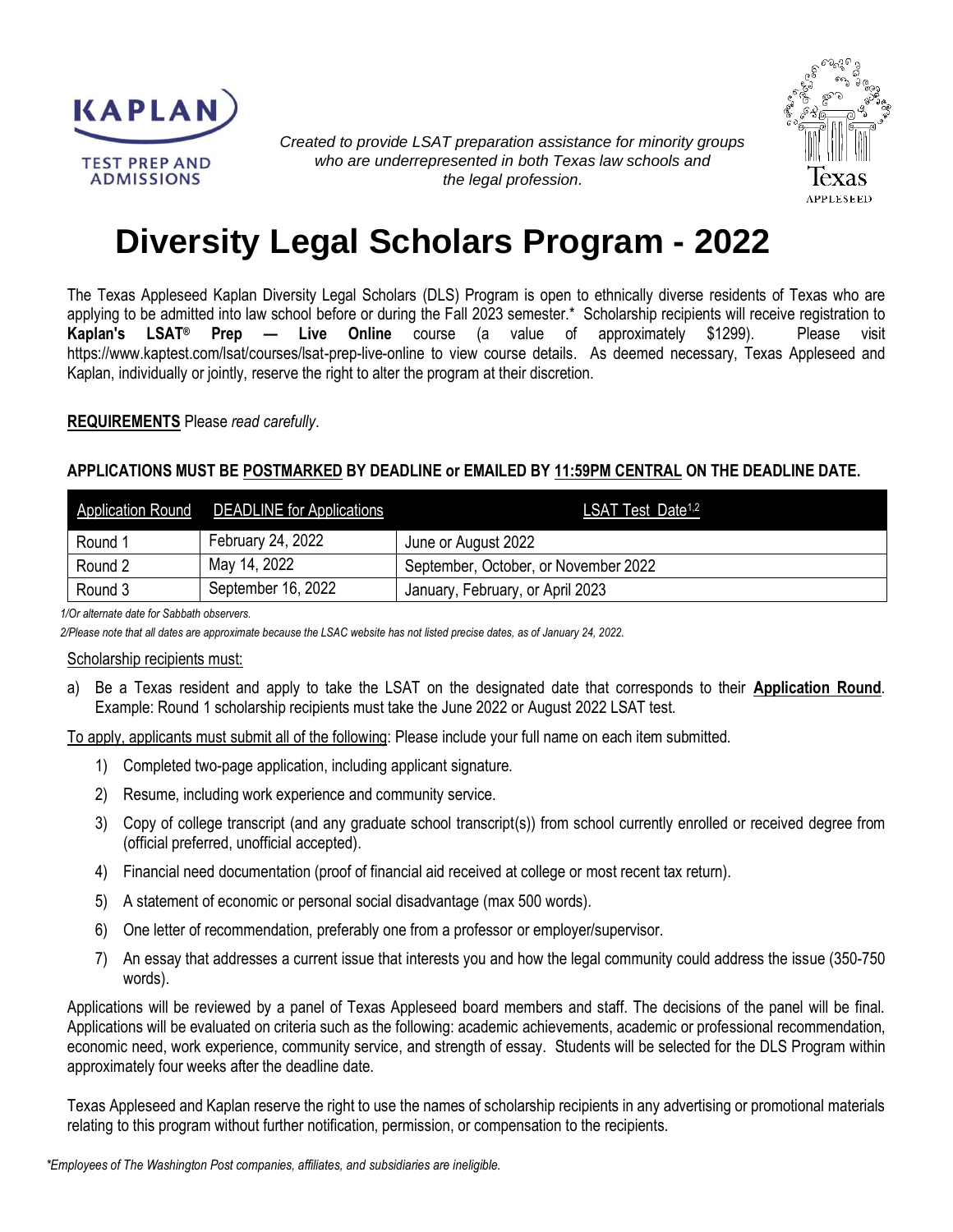# **2022 Texas Appleseed Kaplan Diversity Legal Scholars Program Application**

## *Please type or print*

## **I. Personal Information**

|                                                                                                                                                                                  |           |           |                                                   |              | Date of Birth <b>Exercise 1999</b> |  |  |  |  |
|----------------------------------------------------------------------------------------------------------------------------------------------------------------------------------|-----------|-----------|---------------------------------------------------|--------------|------------------------------------|--|--|--|--|
| <b>First Name</b>                                                                                                                                                                | Last Name | Middle I. |                                                   |              |                                    |  |  |  |  |
| Pronoun: ___ He/Him ___ She/Her ____ They/Them Racial/Ethnic Background ___________________________                                                                              |           |           |                                                   |              |                                    |  |  |  |  |
|                                                                                                                                                                                  |           |           |                                                   |              |                                    |  |  |  |  |
| II. Contact Information                                                                                                                                                          |           |           |                                                   |              |                                    |  |  |  |  |
|                                                                                                                                                                                  |           |           |                                                   |              |                                    |  |  |  |  |
| <b>Street Address</b>                                                                                                                                                            |           | Apt. $#$  | City                                              | <b>State</b> | Zip                                |  |  |  |  |
| Where do you prefer to receive your mail? (circle or underline one) Permanent Address or Current Address                                                                         |           |           |                                                   |              |                                    |  |  |  |  |
| Current Address: University of the Current Address:                                                                                                                              |           |           |                                                   |              |                                    |  |  |  |  |
| <b>Street Address</b>                                                                                                                                                            |           | Apt. #    | City                                              | <b>State</b> | Zip                                |  |  |  |  |
|                                                                                                                                                                                  |           |           |                                                   |              |                                    |  |  |  |  |
|                                                                                                                                                                                  |           |           |                                                   |              |                                    |  |  |  |  |
| Cell Phone: ___________________________  Home Phone: ___________________________                                                                                                 |           |           | Work Phone: New York Discovery Management Control |              |                                    |  |  |  |  |
|                                                                                                                                                                                  |           |           |                                                   |              |                                    |  |  |  |  |
| III. Education                                                                                                                                                                   |           |           |                                                   |              |                                    |  |  |  |  |
| Are you currently enrolled in college? Yes __ No __ If yes, what year of school are you in? ____________                                                                         |           |           |                                                   |              |                                    |  |  |  |  |
|                                                                                                                                                                                  |           |           |                                                   |              |                                    |  |  |  |  |
| Undergraduate GPA (current or final total) ____________________                                                                                                                  |           |           |                                                   |              |                                    |  |  |  |  |
| Other College(s) Attended (*Please provide information on all colleges/universities you have attended. If necessary, you<br>can include a separate page with this information.): |           |           |                                                   |              |                                    |  |  |  |  |

| <sup>n</sup> ollone* | City/State | GPA | Dates Attended |  |  |
|----------------------|------------|-----|----------------|--|--|
|                      |            |     |                |  |  |
|                      |            |     |                |  |  |
|                      |            |     |                |  |  |

Graduate Institution(s)\*, if any \_\_\_\_\_\_\_\_\_\_\_\_\_\_\_\_\_\_\_\_\_\_\_\_\_\_\_\_\_\_\_\_\_\_\_\_\_\_\_\_\_\_\_\_\_\_\_\_\_\_\_\_\_\_\_\_\_\_\_\_\_\_

Graduate degree(s) \_\_\_\_\_\_\_\_\_\_\_\_\_\_\_\_\_\_\_\_\_\_\_\_\_\_\_\_\_\_ Graduate GPA \_\_\_\_\_\_\_\_\_\_\_\_\_\_\_\_\_\_\_\_\_\_\_\_\_